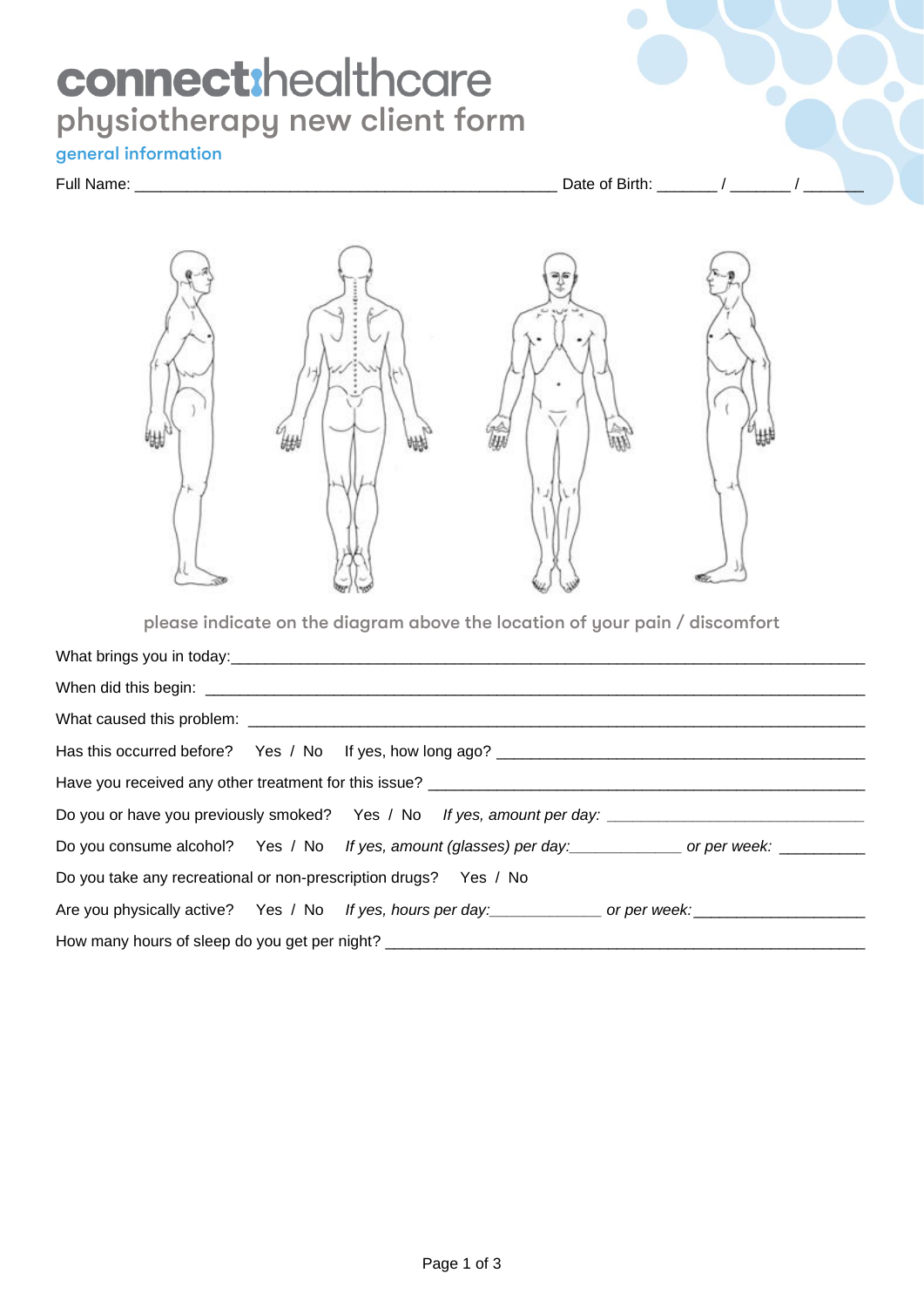# **Have you experienced any of the following in the past month or since the onset of your main presenting health problem?**

|                                                           | <b>YES</b> | <b>NO</b> |
|-----------------------------------------------------------|------------|-----------|
| Nausea or vomiting                                        |            |           |
| Fever or rashes                                           |            |           |
| Pins and needles or numbness                              |            |           |
| Joint swelling or unusual lumps on body                   |            |           |
| Dizziness, vertigo or light-headedness                    |            |           |
| Fainting or loss of consciousness                         |            |           |
| <b>Issues with vision</b>                                 |            |           |
| Difficulty in breathing                                   |            |           |
| Chest pain or discomfort                                  |            |           |
| Pain or blood loss during urination or bowel<br>movements |            |           |

## **Have you ever been diagnosed with any of the following health problems?**

|                                                          | <b>YES</b> | <b>NO</b> |
|----------------------------------------------------------|------------|-----------|
| High blood pressure                                      |            |           |
| Heart condition (including heart attack)                 |            |           |
| Stroke, TIA or aneurysms                                 |            |           |
| Respiratory conditions (e.g. asthma, COPD)               |            |           |
| Thyroid problems                                         |            |           |
| Cancer                                                   |            |           |
| Diabetes or abnormal blood sugar levels                  |            |           |
| Allergies or other immune related conditions             |            |           |
| Other vascular or systematic conditions                  |            |           |
| Bone or joint diseases (osteoporosis,<br>arthritis etc.) |            |           |

# **Do you have any family history of:**

|                                  | <b>YES</b> | <b>NO</b> |
|----------------------------------|------------|-----------|
| <b>Blood disorders</b>           |            |           |
| <b>Heart conditions</b>          |            |           |
| <b>Diabetes</b>                  |            |           |
| <b>Stroke</b>                    |            |           |
| Autoimmune diseases              |            |           |
| Epilepsy                         |            |           |
| Genetic disorders                |            |           |
| Cancer                           |            |           |
| Nervous system disease           |            |           |
| Muscle, bone or joint conditions |            |           |

# **Do you currently suffer from any of the following?**

|                                                                | <b>YES</b> | NO |
|----------------------------------------------------------------|------------|----|
| Unexplained fevers                                             |            |    |
| Night sweats                                                   |            |    |
| Abnormal bleeding                                              |            |    |
| Unexplained weight loss or gain                                |            |    |
| Pain causing you to wake at night                              |            |    |
| Sudden onset of an intense headache you<br>have not had before |            |    |
| Difficulty with bowel or bladder control                       |            |    |

# patient information

*Please read the following information carefully before signing.*

#### **Risks of care & consent for care**

Physiotherapy treatment is generally an effective and safe form of treatment; however, like any treatment there are benefits and risks. Physiotherapists in this clinic will discuss your condition and options for treatment with you so that you are appropriately informed and can make decisions relating to treatment. You may choose to consent to or refuse any form of treatment for any reason including religious or personal grounds. You have the right to a second opinion at any time. Once you have given consent, you may withdraw that consent at any time.